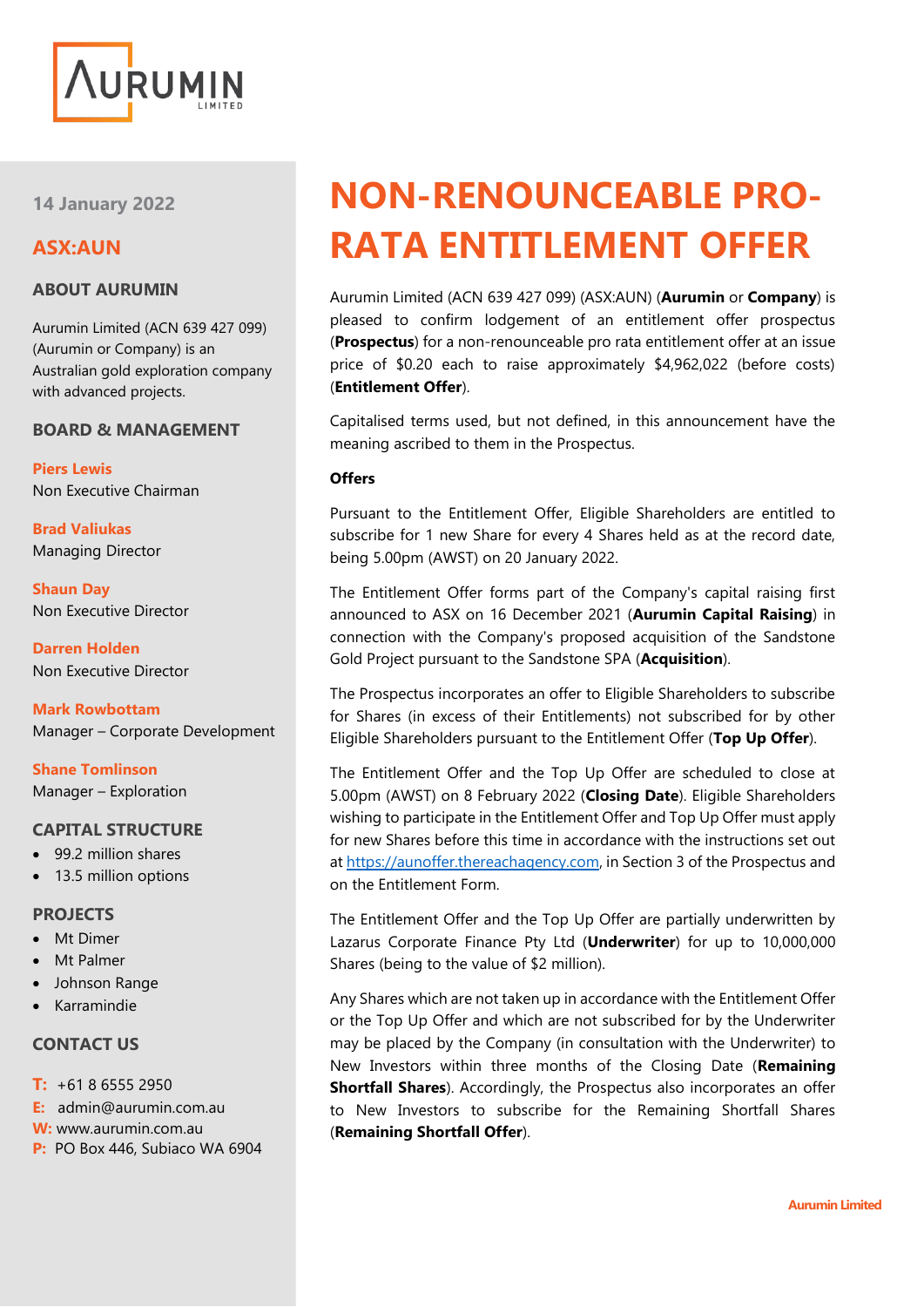

#### **Use of Funds**

Proceeds from the Entitlement Offer, the Top Up Offer and the Remaining Shortfall Offer (collectively, Offers) will be principally applied towards satisfying the \$6 million Completion Payment pursuant to the Sandstone SPA, funding exploration and development on the Company's projects and for general working capital (further details in respect of which are set out in Section 2.5 of the Prospectus).

To the extent that the Company does not raise the maximum of \$12.5 million (before costs) pursuant to the Aurumin Capital Raising, the Company will adjust the use of funds (other than the Completion Payment) to reflect the amount actually raised. The Company also reserves the right to alter the use of funds if the conditions precedent pursuant to the Sandstone SPA are not satisfied or waived (as applicable) or completion of the Sandstone SPA does not otherwise occur, including the right to reallocate the funds attributable to the Acquisition and exploration on the Sandstone Gold Project to the Company's existing projects, potential alternative transactions and general working capital.

#### **Further Information**

The Entitlement Offer is non-renounceable and therefore your Entitlements will not be tradeable on the ASX or otherwise transferrable. More information regarding the Offers is set out in the Prospectus, which will be dispatched to Eligible Shareholders shortly.

#### **Indicative Offer Timetable**

Key dates in respect of the Offers are set out below. The dates are indicative only and the Company reserves the right to vary them, subject to requirements of the ASX Listing Rules.

| Event                                                                            | Date                              |
|----------------------------------------------------------------------------------|-----------------------------------|
| Lodgement of Appendix 3B with ASX                                                | 14 January 2022 (after<br>market) |
| Lodgement of Prospectus with the ASIC and ASX                                    | 14 January 2022 (after<br>market) |
| Ex-date                                                                          | 19 January 2022                   |
| Record Date for determining Entitlements                                         | 20 January 2022                   |
| Despatch of Prospectus, Entitlement Form and Application Form                    | 25 January 2022                   |
| Opening date for Entitlement Offer and Top Up Offer                              | 25 January 2022                   |
| Last day to extend the Closing Date of the Entitlement Offer and Top Up<br>Offer | 3 February 2022                   |
| Closing Date of Entitlement Offer and Top Up Offer as at 5.00pm (AWST)*          | 8 February 2022                   |
| Shareholder Approval (refer Notice of Meeting)                                   | 8 February 2022                   |